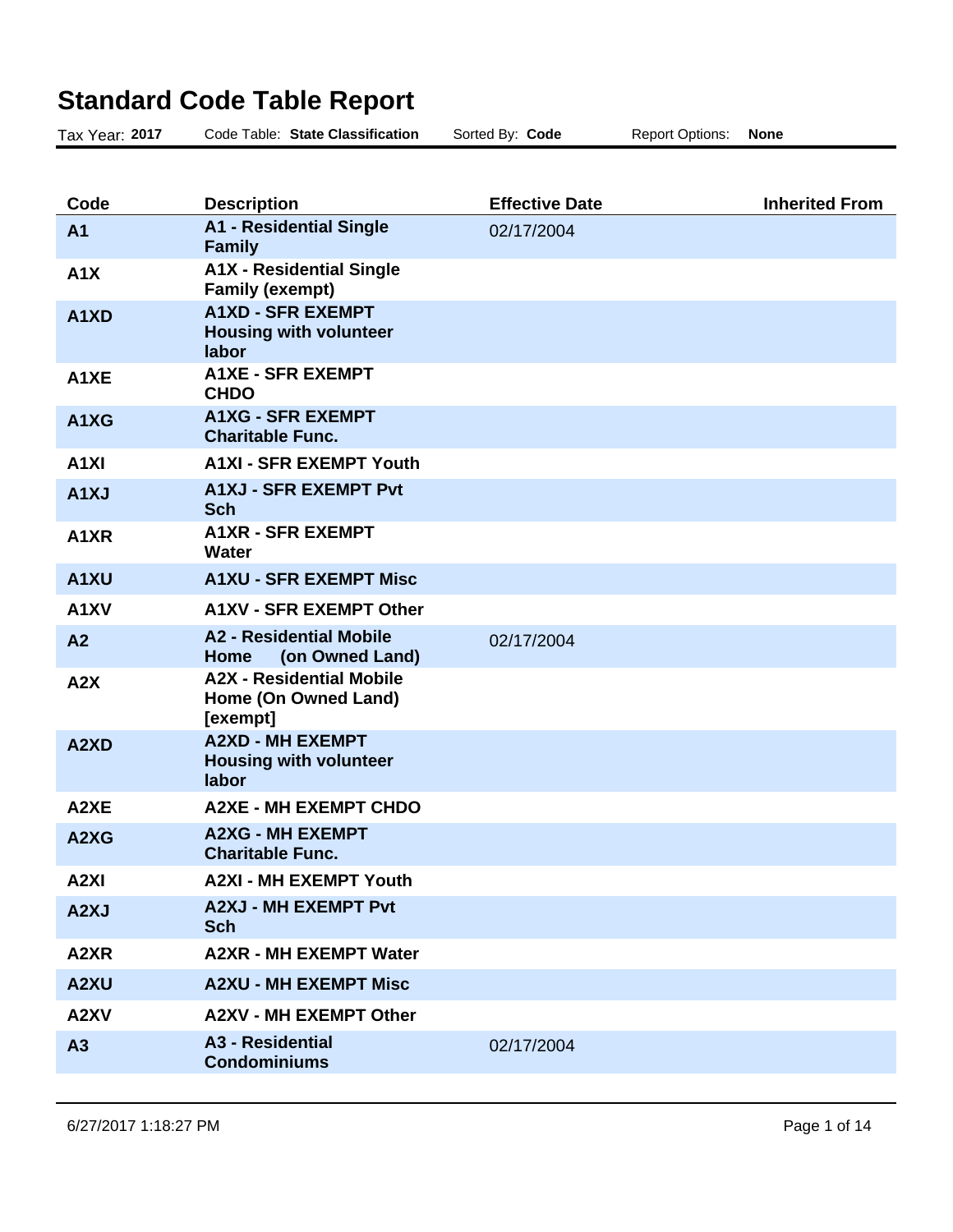| Code              | <b>Description</b>                                                              | <b>Effective Date</b> | <b>Inherited From</b> |
|-------------------|---------------------------------------------------------------------------------|-----------------------|-----------------------|
| A3XD              | A3XD - Res. Condo<br><b>EXEMPT Housing with</b><br>volunteer labor              |                       |                       |
| A3XE              | A3XE - Res. Condo<br><b>EXEMPT CHDO</b>                                         |                       |                       |
| A3XG              | A3XG - Res. Condo<br><b>EXEMPT Charitable Func.</b>                             |                       |                       |
| A <sub>3</sub> XI | A3XI - Res. Condo<br><b>EXEMPT Youth</b>                                        |                       |                       |
| A3XJ              | A3XJ - Res. Condo<br><b>EXEMPT Pvt Sch</b>                                      |                       |                       |
| A3XR              | A3XR - Res. Condo<br><b>EXEMPT Water</b>                                        |                       |                       |
| A3XU              | A3XU - Res. Condo<br><b>EXEMPT Misc</b>                                         |                       |                       |
| A3XV              | A3XV - Res. Condo<br><b>EXEMPT Other</b>                                        |                       |                       |
| A <sub>4</sub>    | A4 - Residential<br><b>Townhomes</b>                                            | 02/17/2004            |                       |
| A4XD              | <b>A4XD - Res. Townhome</b><br><b>EXEMPT Housing with</b><br>volunteer labor    |                       |                       |
| A4XE              | <b>A4XE - Res. Townhome</b><br><b>EXEMPT CHDO</b>                               |                       |                       |
| A4XG              | A4XG - Res. Townhome<br><b>EXEMPT Charitable Func.</b>                          |                       |                       |
| A4XI              | <b>A4XI - Res. Townhome</b><br><b>EXEMPT Youth</b>                              |                       |                       |
| A4XJ              | <b>A4XJ - Res. Townhome</b><br><b>EXEMPT Pvt Sch</b>                            |                       |                       |
| A4XR              | <b>A4XR - Res. Townhome</b><br><b>EXEMPT Water</b>                              |                       |                       |
| A4XU              | <b>A4XU - Res. Townhome</b><br><b>EXEMPT Misc</b>                               |                       |                       |
| A4XV              | <b>A4XV - Res. Townhome</b><br><b>EXEMPT Other</b>                              |                       |                       |
| <b>B1</b>         | <b>B1 - Residential Multi-</b><br>family                                        | 02/17/2004            |                       |
| B <sub>1</sub> X  | <b>B1X - Residential Multi-</b><br><b>Family (exempt)</b>                       |                       |                       |
| B <sub>1</sub> XD | <b>B1XD - Res. Multifamily</b><br><b>EXEMPT Housing with</b><br>volunteer labor |                       |                       |
| B <sub>1</sub> XE | <b>B1XE - Res. Multifamily</b><br><b>EXEMPT CHDO</b>                            |                       |                       |
| B <sub>1</sub> XG | <b>B1XG - Res. Multifamily</b><br><b>EXEMPT Charitable Func.</b>                |                       |                       |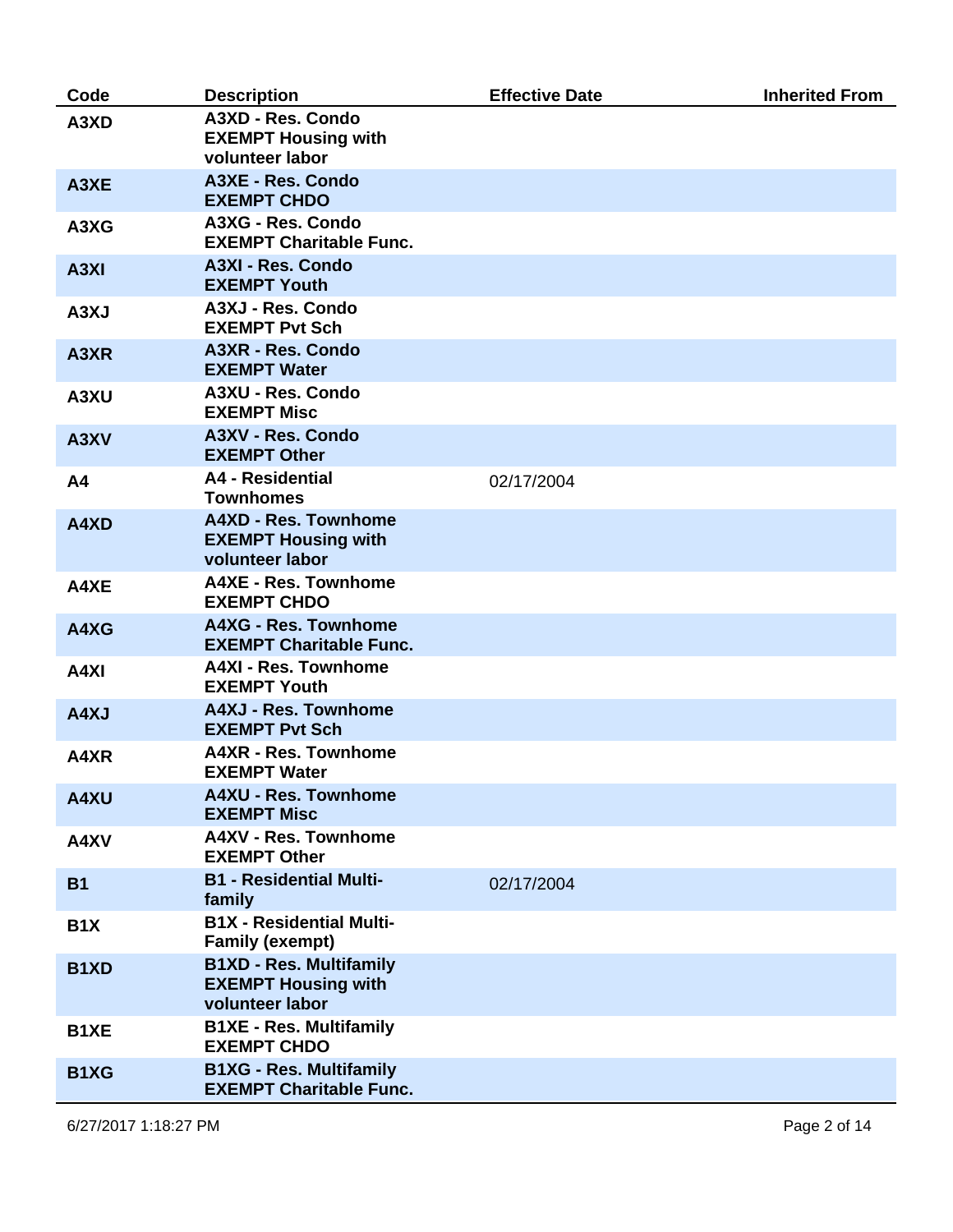| Code                          | <b>Description</b>                                                                 | <b>Effective Date</b> | <b>Inherited From</b> |
|-------------------------------|------------------------------------------------------------------------------------|-----------------------|-----------------------|
| B <sub>1XI</sub>              | <b>B1XI - Res. Multifamily</b><br><b>EXEMPT Youth</b>                              |                       |                       |
| B <sub>1</sub> XJ             | <b>B1XJ - Res. Multifamily</b><br><b>EXEMPT Pvt Sch</b>                            |                       |                       |
| B <sub>1</sub> XR             | <b>B1XR - Res. Multifamily</b><br><b>EXEMPT Water</b>                              |                       |                       |
| <b>B1XU</b>                   | <b>B1XU - Res. Multifamily</b><br><b>EXEMPT Misc</b>                               |                       |                       |
| B <sub>1</sub> XV             | <b>B1XV - Res. Multifamily</b><br><b>EXEMPT Other</b>                              |                       |                       |
| <b>B2</b>                     | <b>B2 - Residential Duplex</b>                                                     | 02/17/2004            |                       |
| <b>B3</b>                     | <b>B3 - Residential Triplex</b>                                                    | 02/17/2004            |                       |
| <b>B4</b>                     | <b>B4 - Residential Quadplex</b>                                                   | 02/17/2004            |                       |
| B4XD                          | <b>B4XD - Quadplex EXEMPT</b><br><b>Housing with volunteer</b><br>labor            |                       |                       |
| <b>B4XE</b>                   | <b>B4XE - Quadplex EXEMPT</b><br><b>CHDO</b>                                       |                       |                       |
| <b>B4XG</b>                   | <b>B4XG - Quadplex EXEMPT</b><br><b>Charitable Func.</b>                           |                       |                       |
| <b>B4XI</b>                   | <b>B4XI - Quadplex EXEMPT</b><br><b>Youth</b>                                      |                       |                       |
| <b>B4XJ</b>                   | <b>B4XJ - Quadplex EXEMPT</b><br><b>Pvt Sch</b>                                    |                       |                       |
| <b>B4XR</b>                   | <b>B4XR - Quadplex EXEMPT</b><br><b>Water</b>                                      |                       |                       |
| <b>B4XU</b>                   | <b>B4XU - Quadplex EXEMPT</b><br><b>Misc</b>                                       |                       |                       |
| <b>B4XV</b>                   | <b>B4XV - Quadplex EXEMPT</b><br><b>Other</b>                                      |                       |                       |
| C1                            | C1 - All Vac Res Lts & Vac<br>$Res Tr < 5$ Ac                                      | 02/17/2004            |                       |
| C1X                           | C1X - All Vac Res Lts &<br>Vac Res Tr $<$ 5 Ac (exempt)                            |                       |                       |
| C <sub>1</sub> X <sub>D</sub> | C1XD - All Vac Rs Lt & Vc<br>Res Tr < 5 A EXEMPT Hsng<br>with volu                 |                       |                       |
| C <sub>1</sub> XE             | C1XE - All Vac Res Lts &<br>Vac Res Tr < 5 Ac EXEMPT<br><b>CHDO</b>                |                       |                       |
| C1XG                          | C1XG - All Vac Res Lt & Vc<br><b>Rs Tr &lt; 5 A EXEMPT</b><br><b>Charitbl Func</b> |                       |                       |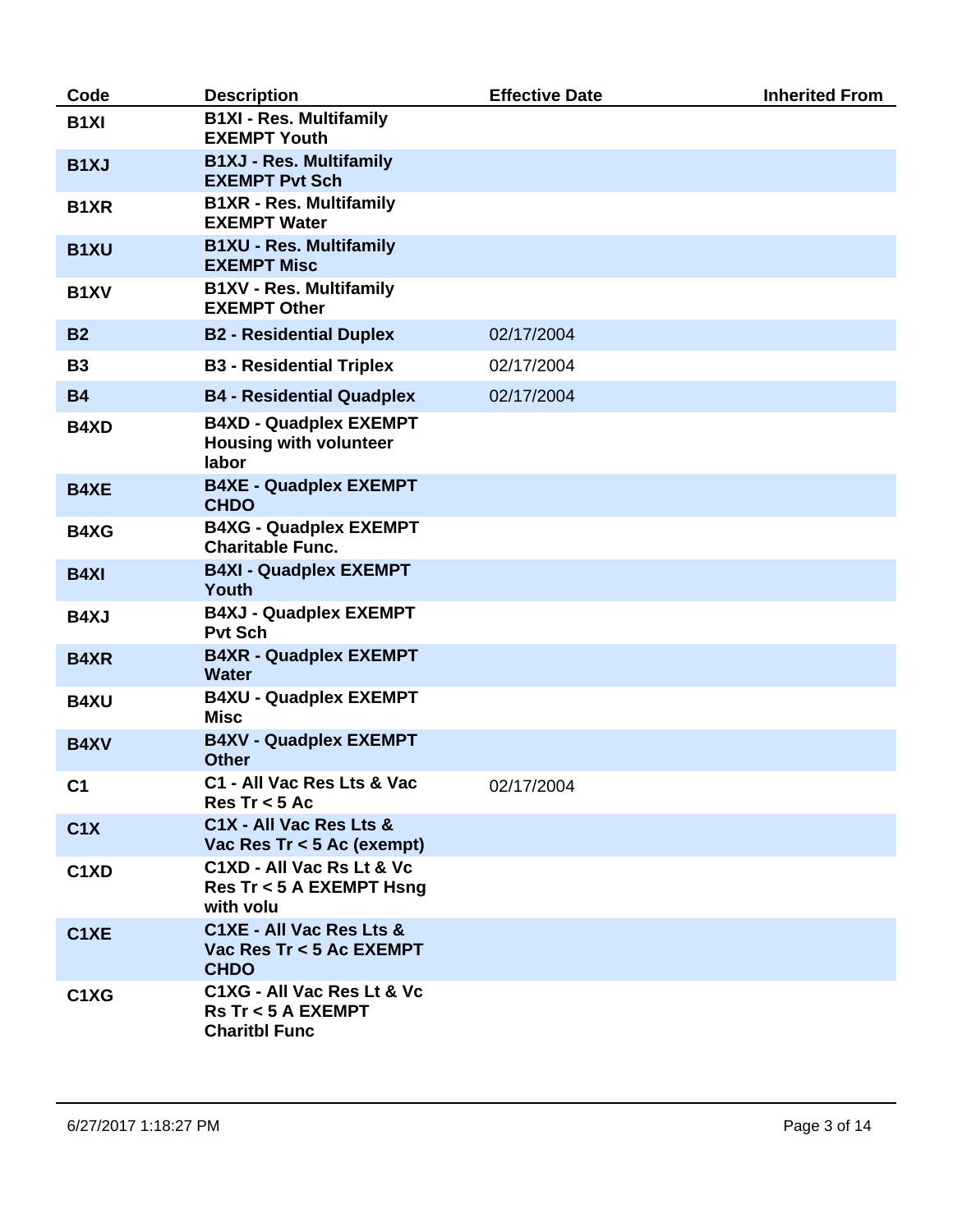| Code                          | <b>Description</b>                                                                     | <b>Effective Date</b> | <b>Inherited From</b> |
|-------------------------------|----------------------------------------------------------------------------------------|-----------------------|-----------------------|
| C <sub>1</sub> XI             | C1XI - All Vac Res Lts &<br>Vac Res Tr < 5 Ac EXEMPT<br>Youth                          |                       |                       |
| C <sub>1</sub> XJ             | C1XJ - All Vac Res Lts &<br>Vac Res Tr < 5 Ac EXEMPT<br><b>Pvt Sch</b>                 |                       |                       |
| C1XR                          | C1XR - All Vac Res Lts &<br>Vac Res Tr < 5 Ac EXEMPT<br><b>Water</b>                   |                       |                       |
| C <sub>1</sub> XU             | C1XU - All Vac Res Lts &<br>Vac Res Tr < 5 Ac EXEMPT<br><b>Misc</b>                    |                       |                       |
| C <sub>1</sub> XV             | C1XV - All Vac Res Lts &<br>Vac Res Tr < 5 Ac EXEMPT<br><b>Other</b>                   |                       |                       |
| C <sub>2</sub>                | <b>C2 - Real Property:</b><br><b>Colonia Lots and Land</b><br><b>Tracts</b>            |                       |                       |
| C <sub>3</sub>                | <b>C3 - Commercial</b><br>(in City/under 5.00 Acres)                                   | 02/17/2004            |                       |
| C <sub>3</sub> X              | <b>C3X - Commercial (In</b><br>City/under 5.00 Acres)<br>[exempt]                      |                       |                       |
| C <sub>3</sub> XD             | <b>C3XD - Commercial (in</b><br>City/undr 5.00 Ac) EXEMPT<br>Hsng with vo              |                       |                       |
| C3XE                          | <b>C3XE - Commercial (in</b><br>City/under 5.00 Acres)<br><b>EXEMPT CHDO</b>           |                       |                       |
| C <sub>3</sub> X <sub>G</sub> | <b>C3XG - Commercl (in</b><br>City/under 5.00 Ac) EXMPT<br><b>Charitbl Func</b>        |                       |                       |
| C <sub>3</sub> XI             | <b>C3XI - Commercial (in</b><br>City/under 5.00 Acres)<br><b>EXEMPT Youth</b>          |                       |                       |
| C <sub>3</sub> XJ             | <b>C3XJ - Commercial (in</b><br><b>City/under 5.00 Acres)</b><br><b>EXEMPT Pvt Sch</b> |                       |                       |
| C3XR                          | <b>C3XR - Commercial (in</b><br><b>City/under 5.00 Acres)</b><br><b>EXEMPT Water</b>   |                       |                       |
| C <sub>3</sub> XU             | <b>C3XU - Commercial (in</b><br><b>City/under 5.00 Acres)</b><br><b>EXEMPT Misc</b>    |                       |                       |
| C <sub>3</sub> XV             | <b>C3XV - Commercial (in</b><br><b>City/under 5.00 Acres)</b><br><b>EXEMPT Other</b>   |                       |                       |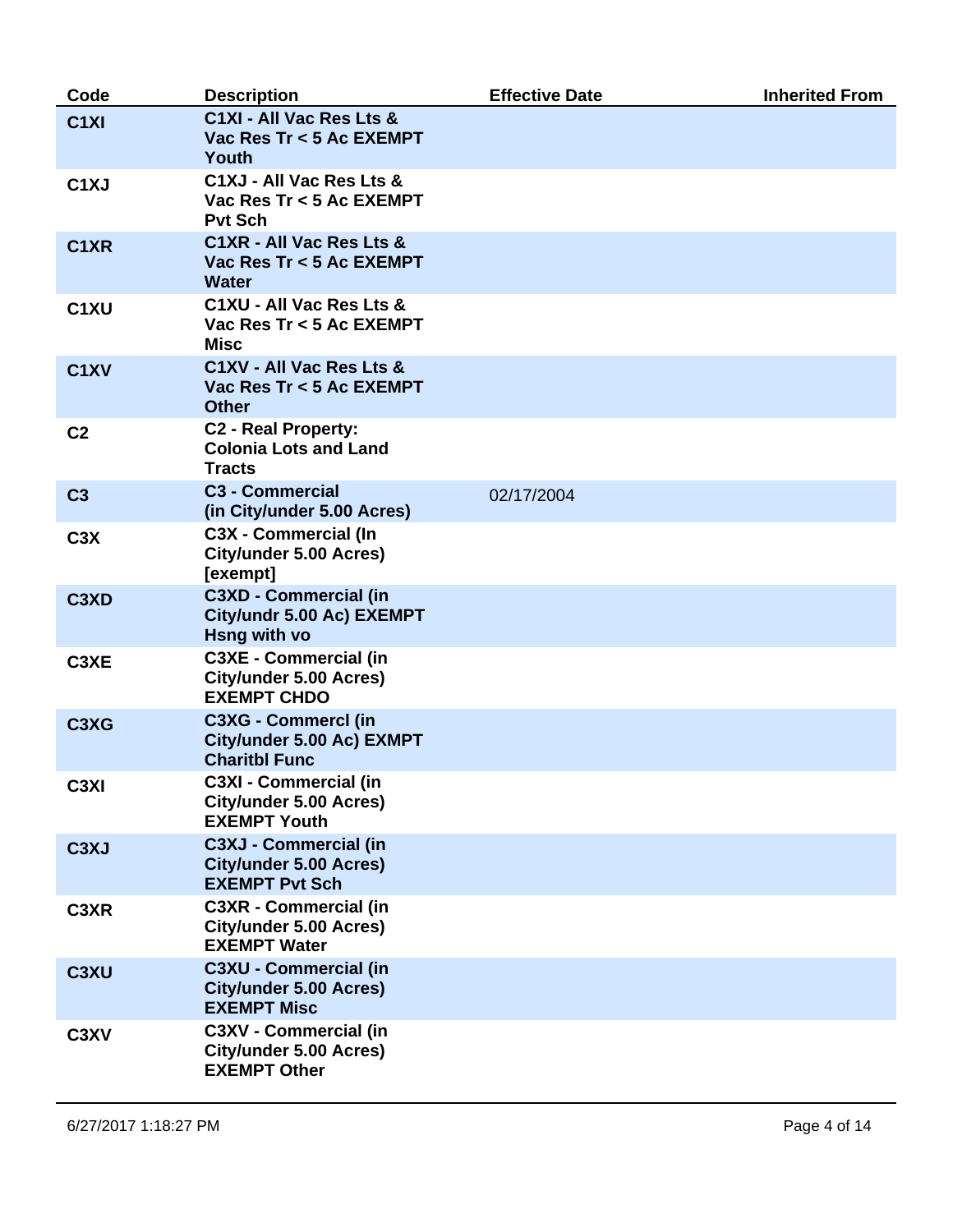| Code              | <b>Description</b>                                                                      | <b>Effective Date</b> | <b>Inherited From</b> |
|-------------------|-----------------------------------------------------------------------------------------|-----------------------|-----------------------|
| C <sub>4</sub>    | <b>C4 - Commercial</b><br>(out City/under 5.00 Acres                                    | 02/17/2004            |                       |
| C4X               | <b>C4X- Commercial (out</b><br>City/under 5.00 Acres)<br>[exempt]                       |                       |                       |
| C4XD              | <b>C4XD - CommercI (out</b><br>City/under 5.00 Ac) EXMPT<br><b>Hsng wth vol</b>         |                       |                       |
| C4XE              | <b>C4XE - Commercial (out</b><br>City/under 5.00 Acres)<br><b>EXEMPT CHDO</b>           |                       |                       |
| C4XG              | <b>C4XG - CommercI (out</b><br>City/under 5.00 Ac) EXMPT<br><b>Charitbl Func</b>        |                       |                       |
| C <sub>4</sub> XI | <b>C4XI - Commercial (out</b><br>City/under 5.00 Acres)<br><b>EXEMPT Youth</b>          |                       |                       |
| C4XJ              | <b>C4XJ - Commercial (out</b><br><b>City/under 5.00 Acres)</b><br><b>EXEMPT Pvt Sch</b> |                       |                       |
| C4XR              | <b>C4XR - Commercial (out</b><br>City/under 5.00 Acres)<br><b>EXEMPT Water</b>          |                       |                       |
| C4XU              | <b>C4XU - Commercial (out</b><br><b>City/under 5.00 Acres)</b><br><b>EXEMPT Misc</b>    |                       |                       |
| C4XV              | <b>C4XV - Commercial (out</b><br>City/under 5.00 Acres)<br><b>EXEMPT Other</b>          |                       |                       |
| C <sub>5</sub>    | C5 - Commercial (In City/<br><b>Over 5 Acres)</b>                                       |                       |                       |
| C5X               | <b>C5X - Commercial (In City/</b><br><b>Over 5 Acres)(Exempt)</b>                       |                       |                       |
| C6                | <b>C6 - Commercial (Out City/</b><br><b>Over 5 Acres)</b>                               |                       |                       |
| C6X               | <b>C6X - Commercial (Out</b><br><b>City/ Over 5 Acres)</b><br>(Exempt)                  |                       |                       |
| C6XV              | <b>C6XV - COMMERCIAL (Out</b><br><b>City/ Over 5 Acres)</b><br><b>EXEMPT Other</b>      |                       |                       |
| D <sub>1</sub>    | D1 - Qualified Ag & Timber<br>Land                                                      | 02/17/2004            |                       |
| D <sub>1</sub> X  | D1X - Qualified Ag &<br><b>Timber Land (exempt)</b>                                     |                       |                       |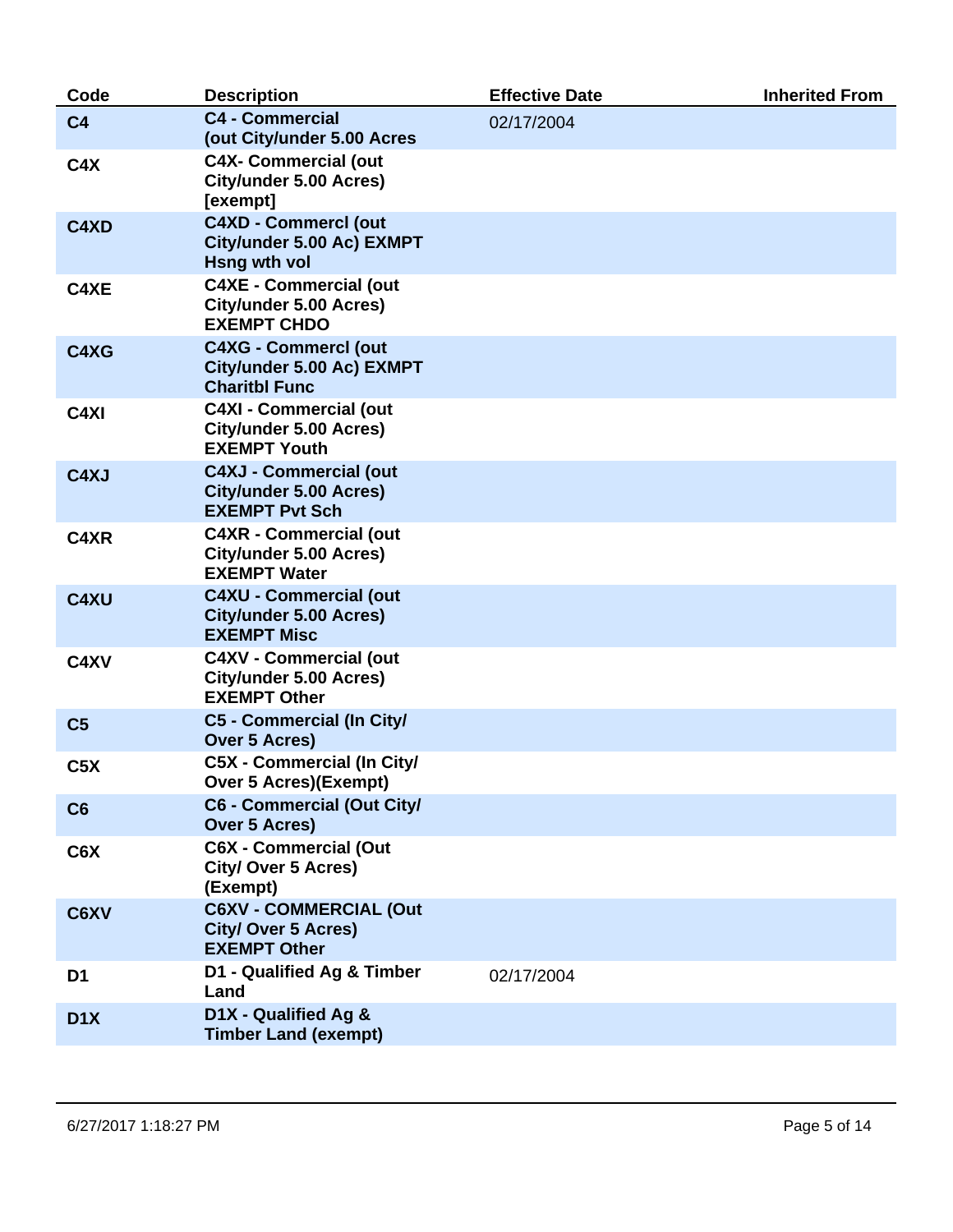| Code                          | <b>Description</b>                                                                     | <b>Effective Date</b> | <b>Inherited From</b> |
|-------------------------------|----------------------------------------------------------------------------------------|-----------------------|-----------------------|
| D <sub>2</sub>                | <b>D2 - Farm and Ranch</b><br><b>Imprvments on Qualified</b><br><b>Open-space Land</b> | 02/17/2004            |                       |
| D <sub>2</sub> X              | <b>D2X-Farm and Ranch</b><br><b>Improvements on Qualified</b><br><b>Open-space Lnd</b> |                       |                       |
| E <sub>1</sub>                | <b>E1 - Farm And Ranch</b><br><b>Single Family</b>                                     | 02/17/2004            |                       |
| E1X                           | <b>E1X- Farm and Ranch</b><br><b>Single Family (exempt)</b>                            |                       |                       |
| E1XD                          | <b>E1XD - Farm and Ranch</b><br><b>Single Family EXEMPT</b><br>Hsng with vol lab       |                       |                       |
| E1XE                          | <b>E1XE - Farm and Ranch</b><br><b>Single Family EXEMPT</b><br><b>CHDO</b>             |                       |                       |
| E <sub>1</sub> X <sub>G</sub> | <b>E1XG - Farm and Ranch</b><br><b>Single Family EXEMPT</b><br><b>Charitable Func.</b> |                       |                       |
| E <sub>1XI</sub>              | <b>E1XI - Farm and Ranch</b><br><b>Single Family EXEMPT</b><br>Youth                   |                       |                       |
| E <sub>1</sub> XJ             | <b>E1XJ - Farm and Ranch</b><br><b>Single Family EXEMPT Pvt</b><br><b>Sch</b>          |                       |                       |
| E1XR                          | <b>E1XR - Farm and Ranch</b><br><b>Single Family EXEMPT</b><br><b>Water</b>            |                       |                       |
| E1XU                          | <b>E1XU - Farm and Ranch</b><br><b>Single Family EXEMPT</b><br><b>Misc</b>             |                       |                       |
| E <sub>1</sub> XV             | <b>E1XV - Farm and Ranch</b><br><b>Single Family EXEMPT</b><br><b>Other</b>            |                       |                       |
| E <sub>2</sub>                | <b>E2 - Farm And Ranch</b><br><b>Mobile Homes</b>                                      | 02/17/2004            |                       |
| E2XD                          | <b>E2XD - Farm And Ranch</b><br><b>Mobile Homes EXEMPT</b><br>Hsng with vol lab        |                       |                       |
| E2XE                          | <b>E2XE - Farm And Ranch</b><br><b>Mobile Homes EXEMPT</b><br><b>CHDO</b>              |                       |                       |
| E2XG                          | <b>E2XG - Farm And Ranch</b><br><b>Mobile Homes EXEMPT</b><br><b>Charitable Func.</b>  |                       |                       |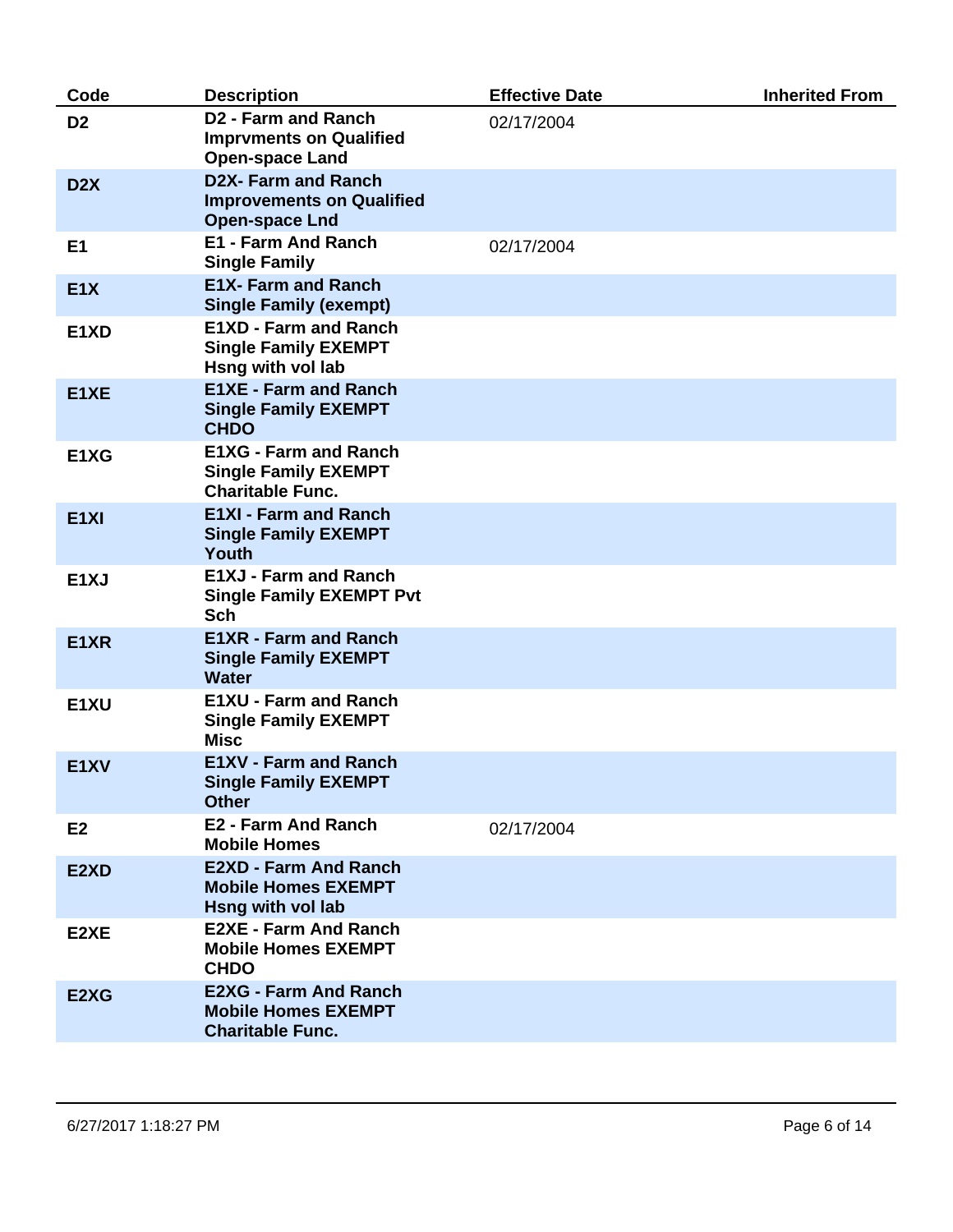| Code              | <b>Description</b>                                                                    | <b>Effective Date</b> | <b>Inherited From</b> |
|-------------------|---------------------------------------------------------------------------------------|-----------------------|-----------------------|
| E <sub>2XI</sub>  | <b>E2XI - Farm And Ranch</b><br><b>Mobile Homes EXEMPT</b><br>Youth                   |                       |                       |
| E <sub>2</sub> XJ | <b>E2XJ - Farm And Ranch</b><br><b>Mobile Homes EXEMPT</b><br><b>Pvt Sch</b>          |                       |                       |
| E2XR              | <b>E2XR - Farm And Ranch</b><br><b>Mobile Homes EXEMPT</b><br>Water                   |                       |                       |
| E <sub>2</sub> XU | <b>E2XU - Farm And Ranch</b><br><b>Mobile Homes EXEMPT</b><br><b>Misc</b>             |                       |                       |
| E <sub>2</sub> XV | <b>E2XV - Farm And Ranch</b><br><b>Mobile Homes EXEMPT</b><br><b>Other</b>            |                       |                       |
| E <sub>3</sub>    | <b>E3 - Farm And Ranch</b><br><b>Other Improvements</b>                               | 02/17/2004            |                       |
| E3X               | <b>E3X - Farm and Ranch</b><br><b>Other Improvements</b><br>(exempt)                  |                       |                       |
| E3XD              | <b>E3XD - Farm and Ranch</b><br><b>Other Imprmnts EXMPT</b><br>Hsng with vol lab      |                       |                       |
| E3XE              | <b>E3XE - Farm and Ranch</b><br><b>Other Improvements</b><br><b>EXEMPT CHDO</b>       |                       |                       |
| E3XG              | <b>E3XG - Farm and Ranch</b><br><b>Other Improvemnts</b><br><b>EXMPT Chartbl Func</b> |                       |                       |
| E3XI              | <b>E3XI - Farm and Ranch</b><br><b>Other Improvements</b><br><b>EXEMPT Youth</b>      |                       |                       |
| E3XJ              | <b>E3XJ - Farm and Ranch</b><br><b>Other Improvements</b><br><b>EXEMPT Pvt Sch</b>    |                       |                       |
| E3XR              | <b>E3XR - Farm and Ranch</b><br><b>Other Improvements</b><br><b>EXEMPT Water</b>      |                       |                       |
| E3XU              | <b>E3XU - Farm and Ranch</b><br><b>Other Improvements</b><br><b>EXEMPT Misc</b>       |                       |                       |
| E3XV              | <b>E3XV - Farm and Ranch</b><br><b>Other Improvements</b><br><b>EXEMPT Other</b>      |                       |                       |
| <b>E4</b>         | E4 - Rural Land (not<br>qualified for Open-space<br>Appr) Res Imps                    |                       |                       |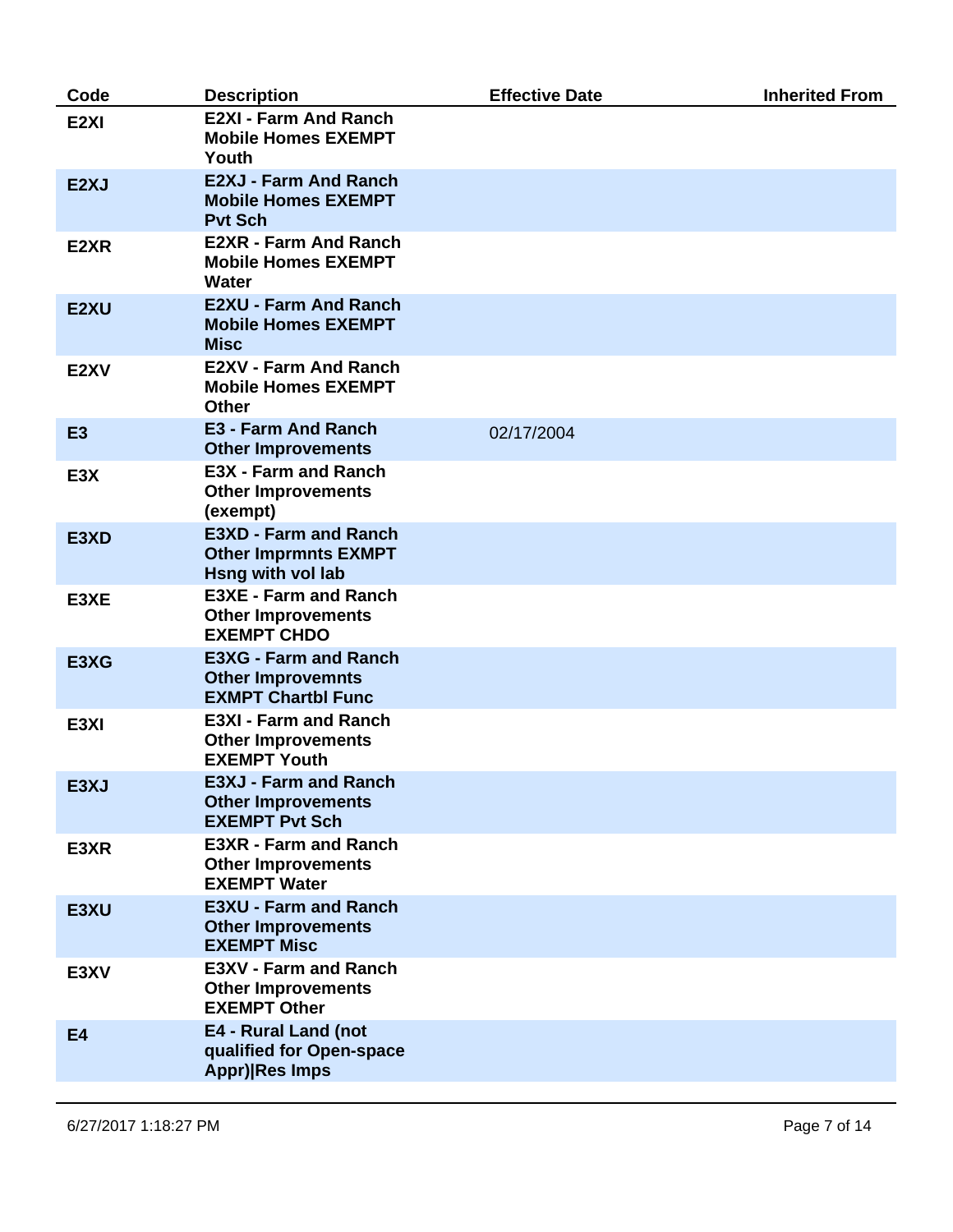| Code              | <b>Description</b>                                                                      | <b>Effective Date</b> | <b>Inherited From</b> |
|-------------------|-----------------------------------------------------------------------------------------|-----------------------|-----------------------|
| E4XD              | <b>E4XD - Vacant Rural Land</b><br>not Qualifying as AG/Tim<br><b>EXMPT Hsng</b>        |                       |                       |
| E4XE              | <b>E4XE - Vac Rural Lnd not</b><br><b>Qualifying as AG/Tim</b><br><b>EXMPT CHDO</b>     |                       |                       |
| E4XG              | <b>E4XG - Vac Rural Land not</b><br><b>Qualifying as AG/Tim</b><br><b>EXMPT Chartbl</b> |                       |                       |
| E4XI              | <b>E4XI - Vac Rural Land not</b><br><b>Qualifying as AG/Tim</b><br><b>EXEMPT Youth</b>  |                       |                       |
| E4XJ              | E4XJ - Vac Rural Lnd not<br><b>Qualifying as AG/Tim</b><br><b>EXEMPT Pvt Sch</b>        |                       |                       |
| E4XR              | <b>E4XR - Vac Rural Land not</b><br><b>Qualifying as AG/Tim</b><br><b>EXMPT Water</b>   |                       |                       |
| E4XU              | <b>E4XU - Vac Rural Land not</b><br><b>Qualifying as AG/Tim</b><br><b>EXEMPT Misc</b>   |                       |                       |
| E4XV              | <b>E4XV - Vac Rural Land not</b><br><b>Qualifying as AG/Tim</b><br><b>EXMPT Other</b>   |                       |                       |
| F <sub>1</sub>    | <b>F1 - Commercial</b><br>(real)                                                        | 02/17/2004            |                       |
| F1X               | <b>F1X - Commercial (real)</b><br>[exempt]                                              |                       |                       |
| F <sub>1</sub> XD | <b>F1XD - Commercial</b><br><b>EXEMPT Housing with</b><br>volunteer labor               |                       |                       |
| F <sub>1</sub> XE | <b>F1XE - Commercial</b><br><b>EXEMPT CHDO</b>                                          |                       |                       |
| F1XG              | <b>F1XG - Commercial</b><br><b>EXEMPT Charitable Func.</b>                              |                       |                       |
| F <sub>1XI</sub>  | <b>F1XI - Commercial</b><br><b>EXEMPT Youth</b>                                         |                       |                       |
| F <sub>1</sub> XJ | <b>F1XJ - Commercial</b><br><b>EXEMPT Pvt Sch</b>                                       |                       |                       |
| F <sub>1</sub> XR | <b>F1XR - Commercial</b><br><b>EXEMPT Water</b>                                         |                       |                       |
| F1XU              | F1XU - Commercial<br><b>EXEMPT Misc</b>                                                 |                       |                       |
| F <sub>1</sub> XV | <b>F1XV - Commercial</b><br><b>EXEMPT Other</b>                                         |                       |                       |
| F <sub>2</sub>    | F2 - Industrial<br>(real)                                                               | 02/17/2004            |                       |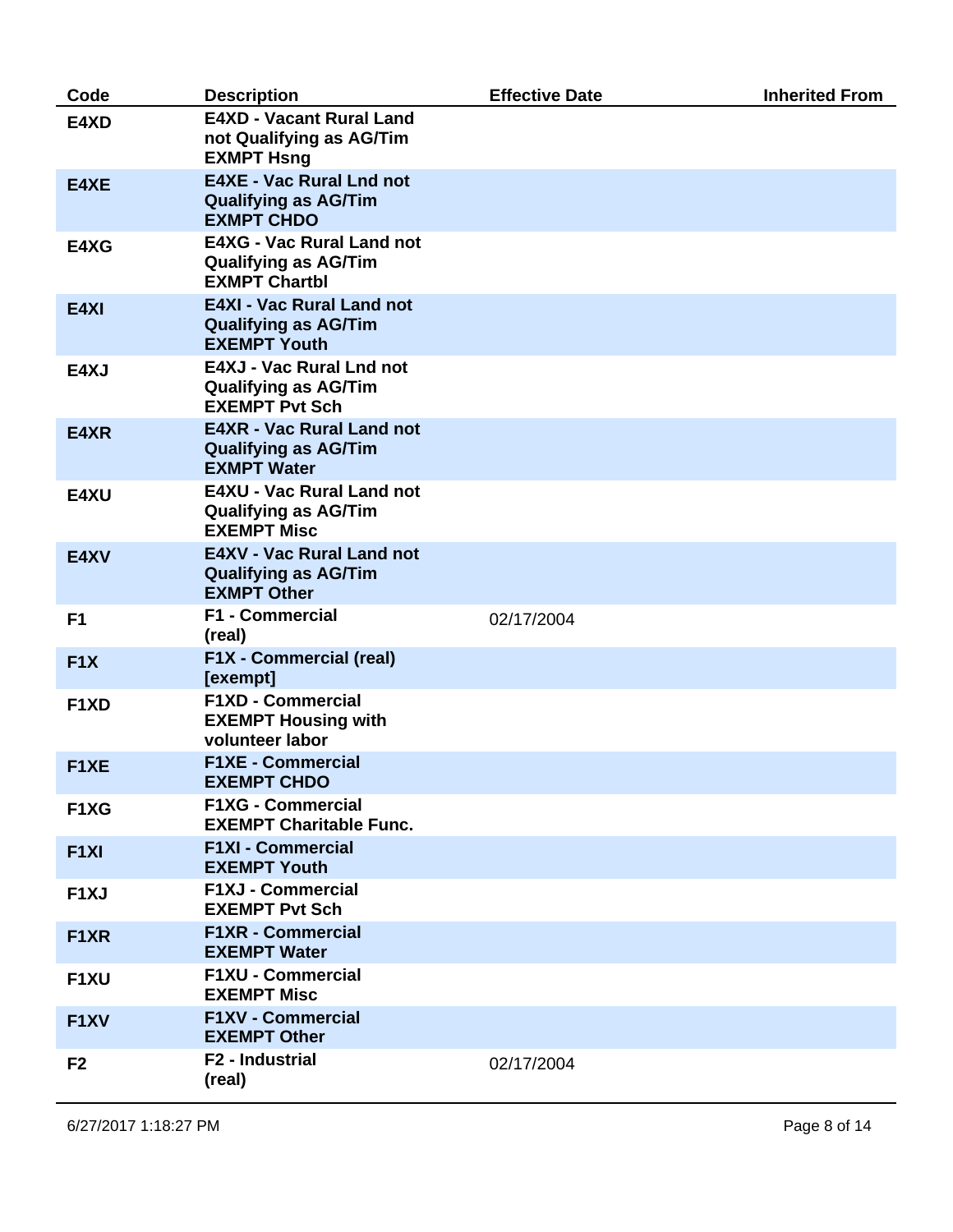| Code              | <b>Description</b>                                                        | <b>Effective Date</b> | <b>Inherited From</b> |
|-------------------|---------------------------------------------------------------------------|-----------------------|-----------------------|
| F2X               | F2X - Industrial (real)<br>[exempt]                                       |                       |                       |
| F <sub>2</sub> XD | <b>F2XD - Industrial EXEMPT</b><br><b>Housing with volunteer</b><br>labor |                       |                       |
| F <sub>2</sub> XE | <b>F2XE - Industrial EXEMPT</b><br><b>CHDO</b>                            |                       |                       |
| F2XG              | <b>F2XG - Industrial EXEMPT</b><br><b>Charitable Func.</b>                |                       |                       |
| F <sub>2XI</sub>  | <b>F2XI - Industrial EXEMPT</b><br>Youth                                  |                       |                       |
| F <sub>2</sub> XJ | <b>F2XJ - Industrial EXEMPT</b><br><b>Pvt Sch</b>                         |                       |                       |
| F <sub>2</sub> XR | <b>F2XR - Industrial EXEMPT</b><br><b>Water</b>                           |                       |                       |
| F <sub>2</sub> XU | <b>F2XU - Industrial EXEMPT</b><br>Misc                                   |                       |                       |
| F <sub>2</sub> XV | <b>F2XV - Industrial EXEMPT</b><br><b>Other</b>                           |                       |                       |
| G <sub>1</sub>    | G1 - Oil, Gas And Other<br><b>Minerals</b>                                | 02/17/2004            |                       |
| G1X               | G1X - Oil, Gas, And Other<br><b>Minerals (exempt)</b>                     |                       |                       |
| G1XC              | <b>G1XC - Mineral Exempt</b><br><b>HB366</b>                              |                       |                       |
| G1XV              | <b>G1XV - Mineral Exempt</b><br><b>Other</b>                              |                       |                       |
| G <sub>2</sub>    | <b>G2 - Other Mineral</b><br><b>Reserves</b>                              | 02/17/2004            |                       |
| G2X               | <b>G2X- Other Mineral</b><br><b>Reserves (exempt)</b>                     |                       |                       |
| G2XC              | <b>G2XC - Mineral Exempt</b><br><b>HB366</b>                              |                       |                       |
| G2XV              | <b>G2XV - Mineral Exempt</b><br><b>Other</b>                              |                       |                       |
| G <sub>3</sub>    | <b>G3 - Non-producing</b><br><b>Minerals</b>                              | 02/17/2004            |                       |
| G3X               | <b>G3X- Non-producing</b><br><b>Minerals (exempt)</b>                     |                       |                       |
| H <sub>1</sub>    | H1 - Tangible Personal,<br><b>Nonbusiness Vehicles</b>                    | 02/17/2004            |                       |
| H <sub>2</sub>    | H2 - Personal Property in<br><b>Transit</b>                               |                       |                       |
| J <sub>1</sub>    | J1 - Utilties Water                                                       | 02/17/2004            |                       |
| J1X               | <b>J1X - Utilities Water</b><br>(exempt)                                  |                       |                       |
|                   |                                                                           |                       |                       |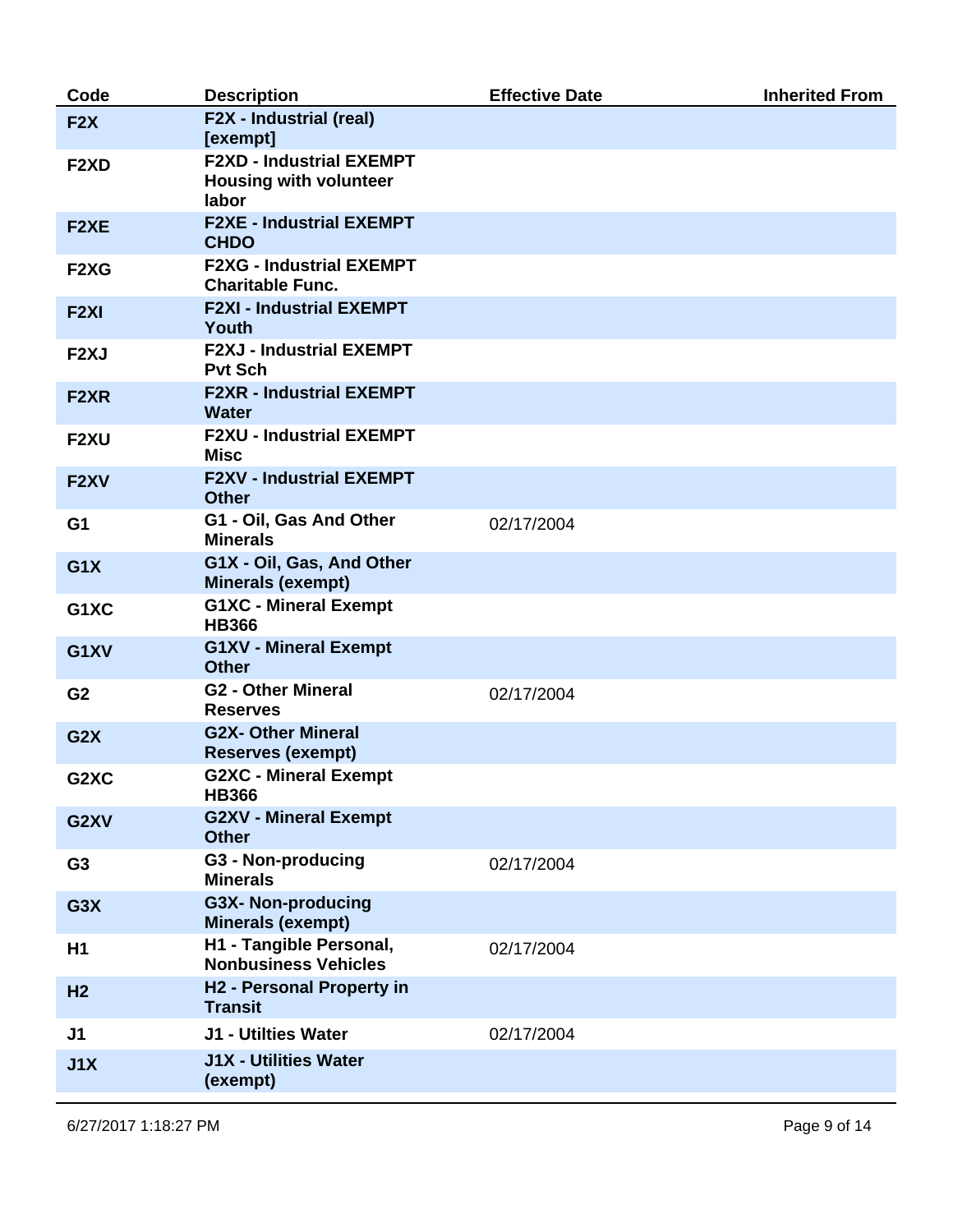| Code           | <b>Description</b>                                                               | <b>Effective Date</b> | <b>Inherited From</b> |
|----------------|----------------------------------------------------------------------------------|-----------------------|-----------------------|
| J1XB           | <b>J1XB - Utilities Water</b><br><b>Exempt HB366</b>                             |                       |                       |
| J1XD           | <b>J1XD - Utilities Water</b><br><b>EXEMPT Housing with</b><br>volunteer labor   |                       |                       |
| J1XG           | <b>J1XG - Utilities Water</b><br><b>EXEMPT Charitable Func.</b>                  |                       |                       |
| J1XI           | <b>J1XI - Utilities Water</b><br><b>EXEMPT Youth</b>                             |                       |                       |
| J1XJ           | <b>J1XJ - Utilities Water</b><br><b>EXEMPT Pvt Sch</b>                           |                       |                       |
| J1XR           | <b>J1XR - Utilities Water</b><br><b>EXEMPT Water</b>                             |                       |                       |
| <b>J1XU</b>    | <b>J1XU - Utilities Water</b><br><b>EXEMPT Misc</b>                              |                       |                       |
| <b>J1XV</b>    | <b>J1XV - Utilities Water</b><br><b>EXEMPT Other</b>                             |                       |                       |
| J <sub>2</sub> | <b>J2 - Utilities Gas</b>                                                        | 02/17/2004            |                       |
| J2X            | <b>J2X - Utilities Gas (exempt)</b>                                              |                       |                       |
| J2XB           | <b>J2XB - Utilities Gas</b><br><b>Exempt HB366</b>                               |                       |                       |
| J2XD           | <b>J2XD - Utilities Gas</b><br><b>EXEMPT Housing with</b><br>volunteer labor     |                       |                       |
| J2XG           | <b>J2XG - Utilities Gas</b><br><b>EXEMPT Charitable Func.</b>                    |                       |                       |
| <b>J2XI</b>    | <b>J2XI - Utilities Gas</b><br><b>EXEMPT Youth</b>                               |                       |                       |
| J2XJ           | <b>J2XJ - Utilities Gas</b><br><b>EXEMPT Pvt Sch</b>                             |                       |                       |
| J2XR           | <b>J2XR - Utilities Gas</b><br><b>EXEMPT Water</b>                               |                       |                       |
| <b>J2XU</b>    | <b>J2XU - Utilities Gas</b><br><b>EXEMPT Misc</b>                                |                       |                       |
| <b>J2XV</b>    | <b>J2XV - Utilities Gas</b><br><b>EXEMPT Other</b>                               |                       |                       |
| J3             | <b>J3 - Utilities Electric</b>                                                   | 02/17/2004            |                       |
| J3X            | <b>J3X - Utilities Electric</b><br>(exempt)                                      |                       |                       |
| J3XB           | <b>J3XB - Utilities Electric</b><br><b>Exempt HB366</b>                          |                       |                       |
| <b>J3XD</b>    | <b>J3XD - Utilities Electric</b><br><b>EXMPT Housing with</b><br>volunteer labor |                       |                       |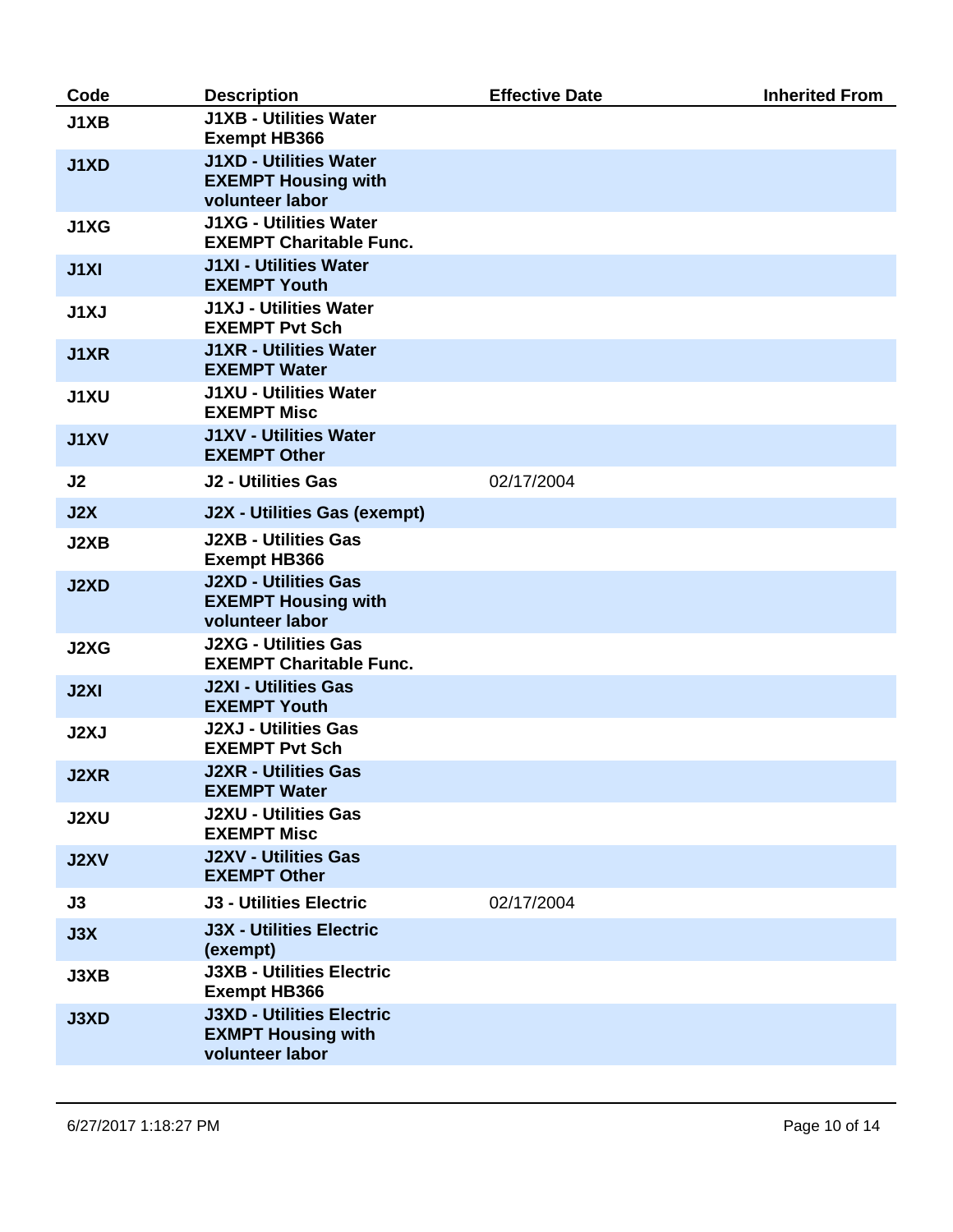| Code           | <b>Description</b>                                                               | <b>Effective Date</b> | <b>Inherited From</b> |
|----------------|----------------------------------------------------------------------------------|-----------------------|-----------------------|
| J3XG           | <b>J3XG - Utilities Electric</b><br><b>EXEMPT Charitable Func.</b>               |                       |                       |
| <b>J3XI</b>    | <b>J3XI - Utilities Electric</b><br><b>EXEMPT Youth</b>                          |                       |                       |
| <b>J3XJ</b>    | <b>J3XJ - Utilities Electric</b><br><b>EXEMPT Pvt Sch</b>                        |                       |                       |
| <b>J3XR</b>    | <b>J3XR - Utilities Electric</b><br><b>EXEMPT Water</b>                          |                       |                       |
| <b>J3XU</b>    | <b>J3XU - Utilities Electric</b><br><b>EXEMPT Misc</b>                           |                       |                       |
| <b>J3XV</b>    | <b>J3XV - Utilities Electric</b><br><b>EXEMPT Other</b>                          |                       |                       |
| J4             | <b>J4 - Utilities Telephone</b>                                                  | 02/17/2004            |                       |
| J4X            | <b>J4X - Utilities Telephone</b><br>(exempt)                                     |                       |                       |
| <b>J4XB</b>    | <b>J4XB - Utilities Telephone</b><br><b>Exempt HB366</b>                         |                       |                       |
| <b>J4XD</b>    | <b>J4XD - Utilities Telephone</b><br><b>EXMPT Housng with</b><br>volunteer labor |                       |                       |
| <b>J4XG</b>    | <b>J4XG - Utilities Telephone</b><br><b>EXEMPT Charitable Func.</b>              |                       |                       |
| <b>J4XI</b>    | <b>J4XI - Utilities Telephone</b><br><b>EXEMPT Youth</b>                         |                       |                       |
| <b>J4XJ</b>    | <b>J4XJ - Utilities Telephone</b><br><b>EXEMPT Pvt Sch</b>                       |                       |                       |
| <b>J4XR</b>    | <b>J4XR - Utilities Telephone</b><br><b>EXEMPT Water</b>                         |                       |                       |
| <b>J4XU</b>    | <b>J4XU - Utilities Telephone</b><br><b>EXEMPT Misc</b>                          |                       |                       |
| <b>J4XV</b>    | <b>J4XV - Utilities Telephone</b><br><b>EXEMPT Other</b>                         |                       |                       |
| J <sub>5</sub> | <b>J5 - Utilities Railroads</b>                                                  | 02/17/2004            |                       |
| <b>J5XB</b>    | <b>J5XB - Utilities Railroads</b><br><b>Exempt HB366</b>                         |                       |                       |
| <b>J5XD</b>    | <b>J5XD - Utilities Railroads</b><br><b>EXMPT Housng with</b><br>volunteer labor |                       |                       |
| <b>J5XG</b>    | <b>J5XG - Utilities Railroads</b><br><b>EXEMPT Charitable Func.</b>              |                       |                       |
| J5XI           | <b>J5XI - Utilities Railroads</b><br><b>EXEMPT Youth</b>                         |                       |                       |
| <b>J5XJ</b>    | <b>J5XJ - Utilities Railroads</b><br><b>EXEMPT Pvt Sch</b>                       |                       |                       |
| <b>J5XR</b>    | <b>J5XR - Utilities Railroads</b><br><b>EXEMPT Water</b>                         |                       |                       |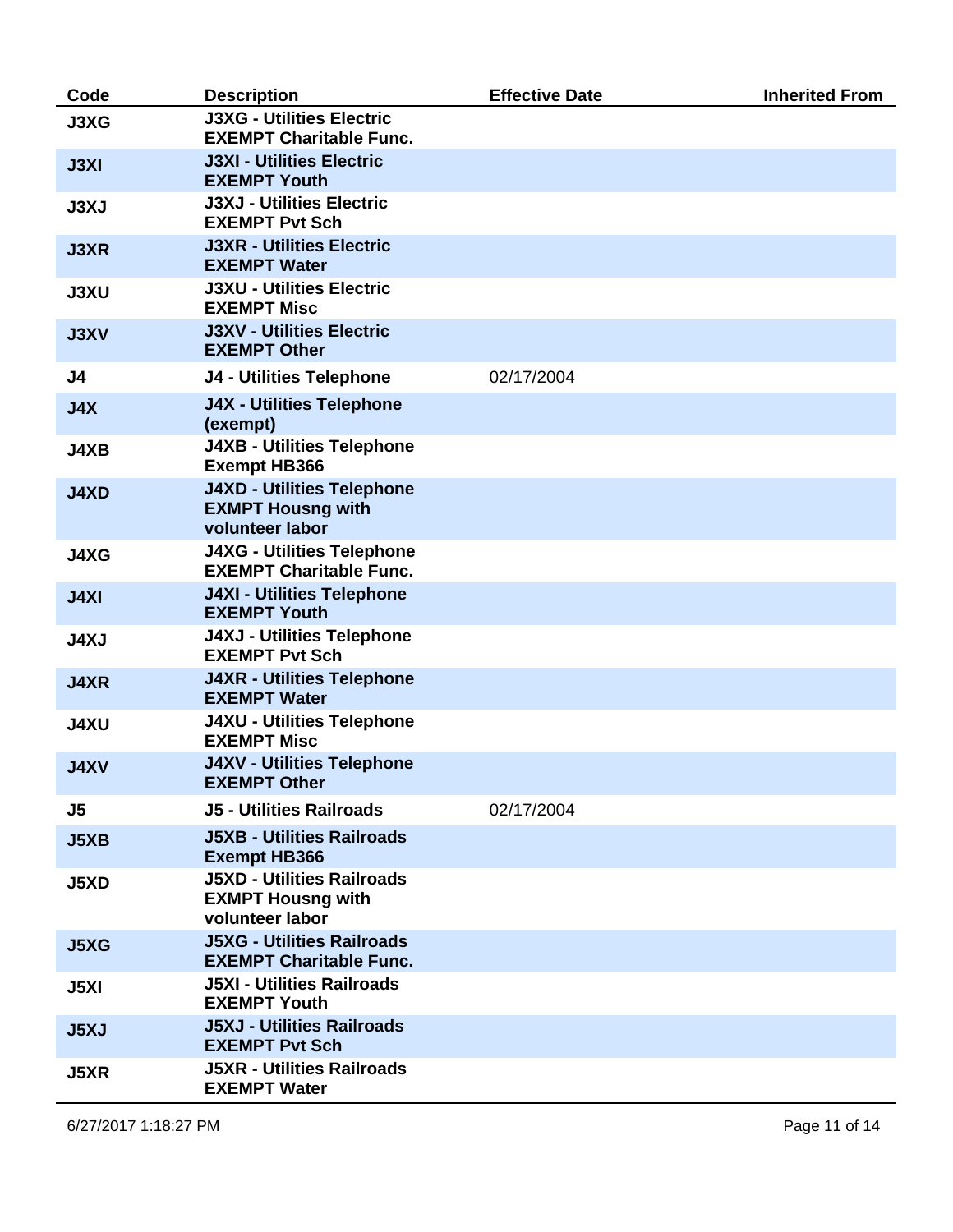| Code           | <b>Description</b>                                                               | <b>Effective Date</b> | <b>Inherited From</b> |
|----------------|----------------------------------------------------------------------------------|-----------------------|-----------------------|
| <b>J5XU</b>    | <b>J5XU - Utilities Railroads</b><br><b>EXEMPT Misc</b>                          |                       |                       |
| <b>J5XV</b>    | <b>J5XV - Utilities Railroads</b><br><b>EXEMPT Other</b>                         |                       |                       |
| J6             | <b>J6 - Utilities Pipelines</b>                                                  | 02/17/2004            |                       |
| J6XB           | <b>J6XB - Utilities Pipelines</b><br><b>Exempt HB366</b>                         |                       |                       |
| <b>J6XD</b>    | <b>J6XD - Utilities Pipelines</b><br><b>EXMPT Housing with</b><br>volunteer labr |                       |                       |
| J6XG           | <b>J6XG - Utilities Pipelines</b><br><b>EXEMPT Charitable Func.</b>              |                       |                       |
| <b>J6XI</b>    | <b>J6XI - Utilities Pipelines</b><br><b>EXEMPT Youth</b>                         |                       |                       |
| <b>J6XJ</b>    | <b>J6XJ - Utilities Pipelines</b><br><b>EXEMPT Pvt Sch</b>                       |                       |                       |
| <b>J6XR</b>    | <b>J6XR - Utilities Pipelines</b><br><b>EXEMPT Water</b>                         |                       |                       |
| <b>J6XU</b>    | <b>J6XU - Utilities Pipelines</b><br><b>EXEMPT Misc</b>                          |                       |                       |
| <b>J6XV</b>    | <b>J6XV - Utilities Pipelines</b><br><b>EXEMPT Other</b>                         |                       |                       |
| J <sub>7</sub> | J7 - Cable Tv                                                                    | 02/17/2004            |                       |
| <b>J7XB</b>    | <b>J7XB - Utilities Cable TV</b><br><b>Exempt HB366</b>                          |                       |                       |
| <b>J7XD</b>    | <b>J7XD - Utilities Cable TV</b><br><b>EXMPT Housing with</b><br>volunteer labor |                       |                       |
| <b>J7XG</b>    | <b>J7XG - Utilities Cable TV</b><br><b>EXEMPT Charitable Func.</b>               |                       |                       |
| <b>J7XI</b>    | <b>J7XI - Utilities Cable TV</b><br><b>EXEMPT Youth</b>                          |                       |                       |
| <b>J7XJ</b>    | <b>J7XJ - Utilities Cable TV</b><br><b>EXEMPT Pvt Sch</b>                        |                       |                       |
| <b>J7XR</b>    | <b>J7XR - Utilities Cable TV</b><br><b>EXEMPT Water</b>                          |                       |                       |
| <b>J7XU</b>    | <b>J7XU - Utilities Cable TV</b><br><b>EXEMPT Misc</b>                           |                       |                       |
| <b>J7XV</b>    | <b>J7XV - Utilities Cable TV</b><br><b>EXEMPT Other</b>                          |                       |                       |
| J8             | <b>J8 - Utilities Other</b>                                                      |                       |                       |
| J9             | <b>J9 - Railroad Rolling Stock</b>                                               |                       |                       |
| L1             | L1 - Tangible Pers -<br><b>Business</b>                                          | 02/17/2004            |                       |
|                |                                                                                  |                       |                       |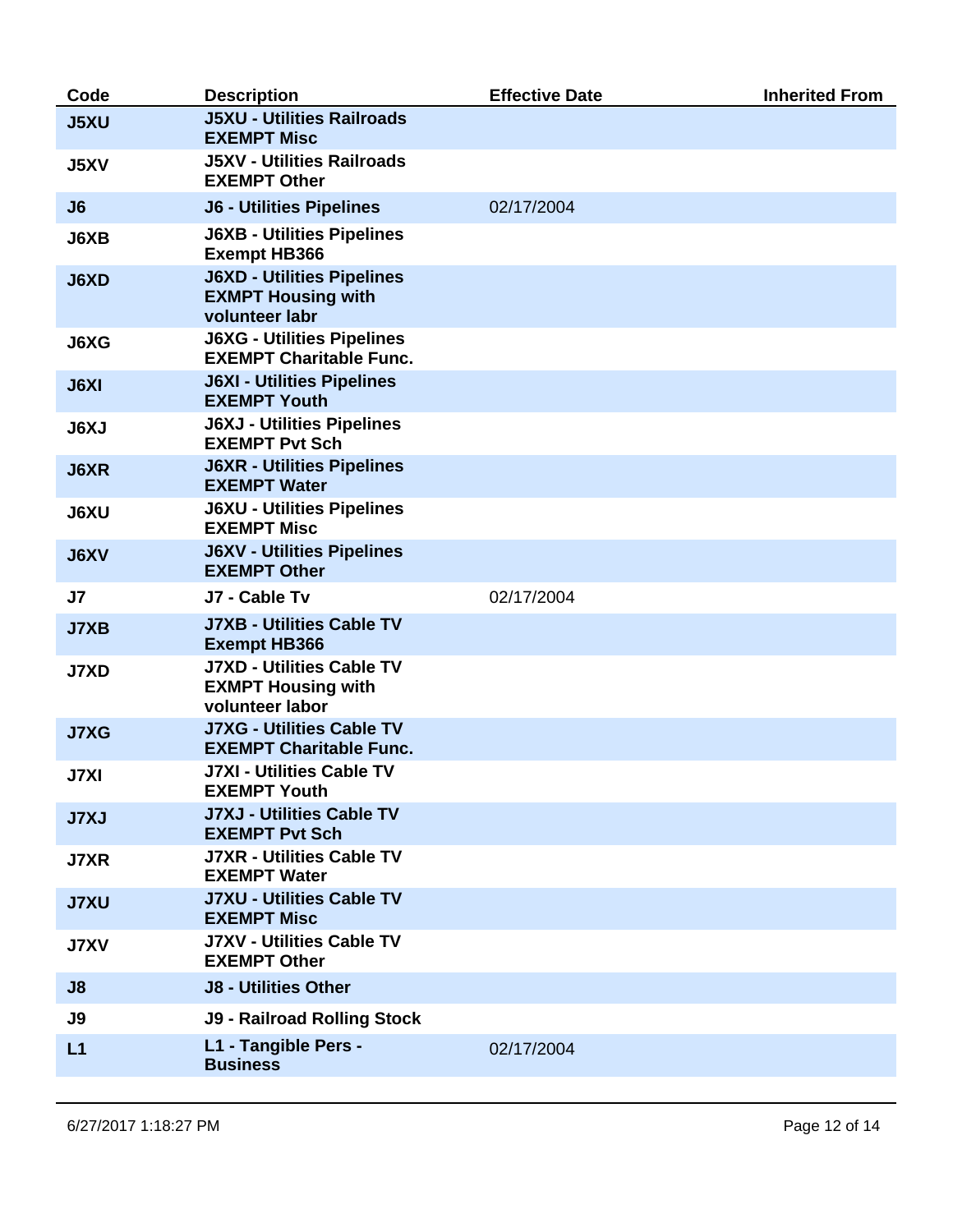| Code                          | <b>Description</b>                                                          | <b>Effective Date</b> | <b>Inherited From</b> |
|-------------------------------|-----------------------------------------------------------------------------|-----------------------|-----------------------|
| L1T                           | <b>L1T - SALT WATER</b><br><b>DISPOSAL</b>                                  |                       |                       |
| L1X                           | L1X - Tangible Pers -<br><b>Business (Exempt)</b>                           |                       |                       |
| L <sub>1</sub> X <sub>B</sub> | L1XB - Tangible Pers -<br><b>Business Exempt HB366</b>                      |                       |                       |
| L <sub>1</sub> X <sub>D</sub> | L1XD - Tangible Pers -<br><b>Business EXMPT Housing</b><br>with vol labor   |                       |                       |
| L <sub>1</sub> XE             | L1XE - Tangible Pers -<br><b>Business EXEMPT CHDO</b>                       |                       |                       |
| L1XG                          | L1XG - Tangible Pers -<br><b>Business EXEMPT</b><br><b>Charitable Func.</b> |                       |                       |
| L <sub>1</sub> XI             | L1XI - Tangible Pers -<br><b>Business EXEMPT Youth</b>                      |                       |                       |
| L <sub>1</sub> XJ             | L1XJ - Tangible Pers -<br><b>Business EXEMPT Pvt Sch</b>                    |                       |                       |
| L <sub>1</sub> XR             | L1XR - Tangible Pers -<br><b>Business EXEMPT Water</b>                      |                       |                       |
| L <sub>1</sub> XU             | L1XU - Tangible Pers -<br><b>Business EXEMPT Misc</b>                       |                       |                       |
| L <sub>1</sub> XV             | L1XV - Tangible Pers -<br><b>Business EXEMPT Other</b>                      |                       |                       |
| L2                            | L2 - Tangible Pers -<br><b>Industrial</b>                                   | 02/17/2004            |                       |
| L2A                           | L2A - VEHICLES, 1 TON &<br><b>OVER</b>                                      |                       |                       |
| L2B                           | <b>L2B - PIPESTOCK</b>                                                      |                       |                       |
| L <sub>2</sub> C              | <b>L2C - INVENTORY &amp;</b><br><b>MATERIALS</b>                            |                       |                       |
| L2G                           | <b>L2G - INDUS - MACHINERY</b><br><b>&amp; EQUIPMENT</b>                    |                       |                       |
| L2H                           | <b>L2H - INDUS - LEASED</b><br><b>EQUIPMENT</b>                             |                       |                       |
| L2J                           | <b>L2J - INDUS - FURNITURE</b><br><b>&amp; FIXTURES</b>                     |                       |                       |
| L2M                           | <b>L2M - INDUS - VEHICLES,</b><br>TO 1 TON                                  |                       |                       |
| L2P                           | <b>L2P - INDUS - RADIO</b><br><b>TOWERS</b>                                 |                       |                       |
| L2Q                           | <b>L2Q - INDUS - RADIO</b><br><b>TOWER &amp; EQUIPMENT</b>                  |                       |                       |
| L2X                           | L2X - Tangible Pers -<br><b>Industrial (exempt)</b>                         |                       |                       |